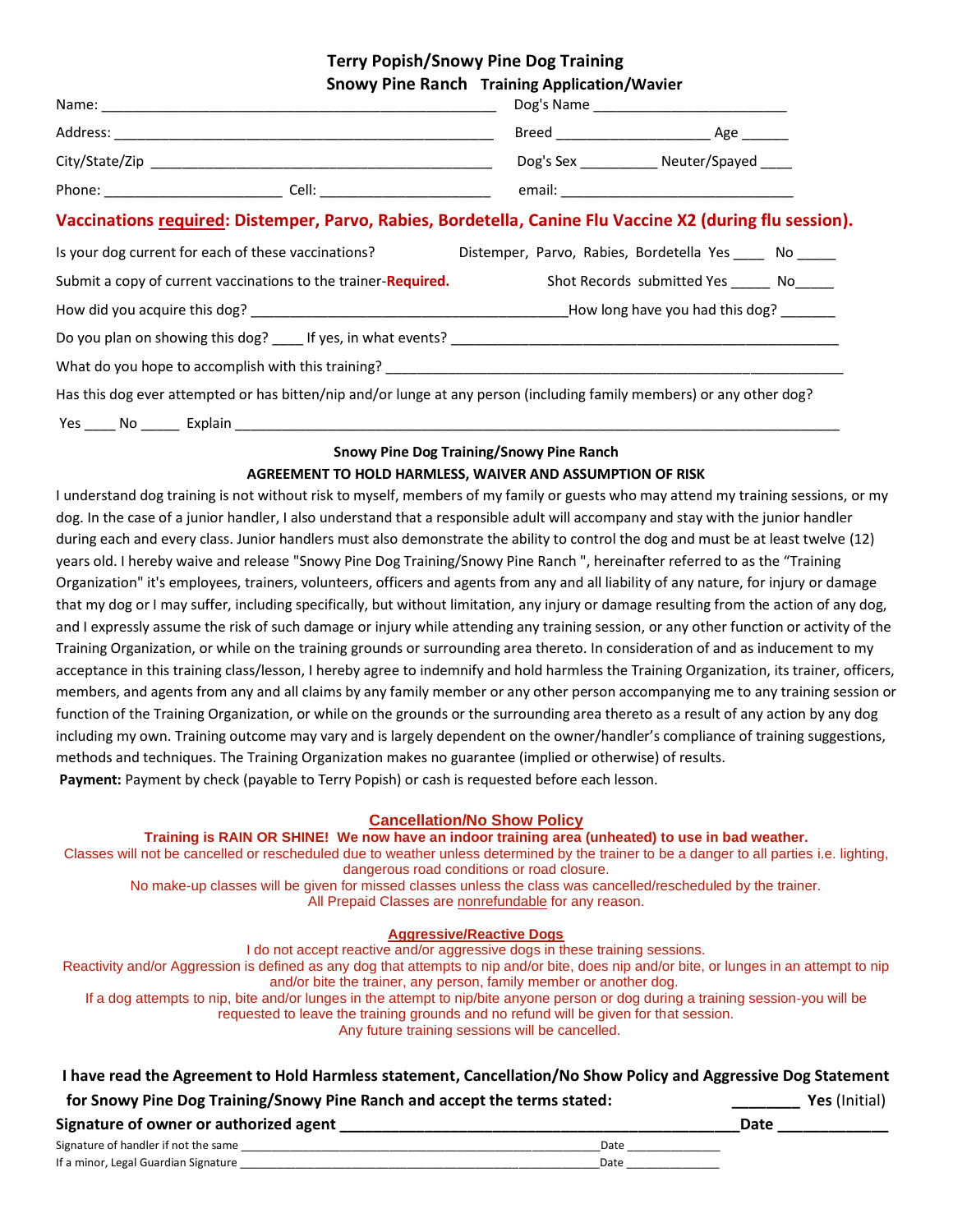### **PLEASE READ BEFORE YOUR 1ST SESSION Training Instructions SNOWY PINE DOG TRAINING Terry Popish, Trainer Graeagle, CA**

#### **Cancellation/No Show Policy**

RAIN OR SHINE! Dress for the weather conditions. We may be outside or undercover but it is unheated. Classes will not be cancelled or rescheduled due to weather unless determined by the trainer to be a danger to all parties i.e. lighting, hail, or severe wind.

No make-up classes or refunds will be given for missed classes unless the class was cancelled/rescheduled by the trainer.

#### **General Rules:**

- Please be on time for your lesson (extra training time will not be given if you arrive late). Arrive 10 minutes before your class is scheduled to start so you can potty your dog. We will practice outside so dress for weather. You may also want to apply a bug repellent to yourself and your dog.
- Do not feed your dog within 2 hours of your lesson. Potty your dog before entering training area or yard (inside of the fence). Do not let your dog mark planted bushes, plants or lawns. Please bring poop bags to clean up after your dog. Please stay away from the ponds and garden areas.
- If your dog has lots of energy, you may want to exercise your dog prior to coming to class. This will help your dog to concentrate on the lesson better but don't poop him out.
- Daily structured exercise or activity is the key to a well behaved/balanced dog. A tired dog is a well behaved dog.
- A daily walk with your dog in heel position or with a pack for 15-20 minutes is very beneficial.
- Bring training treats and clean fresh water and a water bowl for your dog.
- Always keep your dog on leash while on the property. We have wild game and possible unleashed dogs from the neighboring properties so please be aware of your surroundings and report any loose dogs to the trainer.
- Payment is due prior to the start of each lesson. Please make checks payable to Terry Popish.
- Lessons will run about 1 hour unless otherwise noted.
- Practice basics at home daily. 10-15 minutes a day will make a big difference in your dog's progress. Other family members should be practicing the same commands. Leave extra dogs at home.

**Training Equipment:** Collars: A flat or rolled collar (leather or nylon) or a flat nylon or limited choke (Martingale) collar. The trainer may suggest a pinch or choke collar (if necessary). If you plan on showing in performance sports-a choke collar or agility lead may be required.

- Leashes: A six foot leather or cotton/nylon leash if preferred.
- Treats for training: Soft treats such as string cheese, chicken, hot dogs, Nature's Balance Rolls are preferred.
- Toys: If your dog is motivated by a favorite toy, please bring it to class for the trainer to evaluate.
- Abusive treatment of your dog is cause for dismissal from class. Please bring a positive attitude and your dog will have a positive attitude as well. Training should be a fun activity for you and your dog. Wear comfortable clothing and tennis shoes or walking shoes.